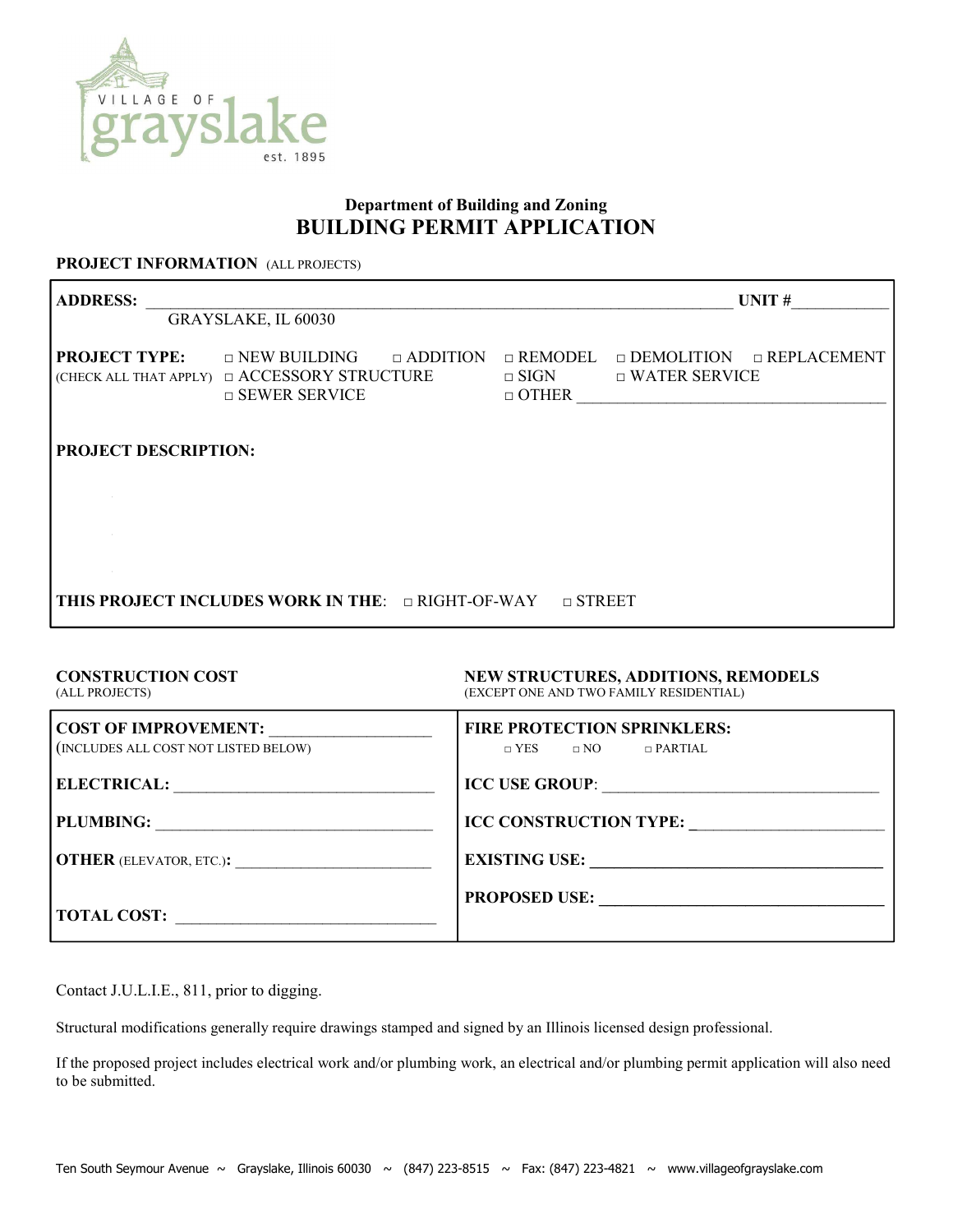

## NEW STRUCTURES/ ADDITIONS (ONLY)

| <b>ZONING INFORMATION</b>                      | <b>PROJECT AREA</b> (GROSS Sq. Ft.) |
|------------------------------------------------|-------------------------------------|
| PROPERTY ZONING:                               | TOTAL SITE:                         |
| <b>REQUIRED YARD SETBACKS (IN FEET):</b>       |                                     |
| FRONT: REAR: REAR:                             |                                     |
|                                                |                                     |
| CORNER SIDEYARD:                               | 2 <sup>nd</sup> FLOOR:              |
| PROPOSED F.A.R.: <u>______________________</u> | ADDITIONAL FLOORS:                  |
| <b>PROPOSED STRUCTURAL</b><br><b>COVERAGE:</b> | TOTAL STRUCTURE AREA:               |

**PRIMARY CONTACT**  $\Box$  PROPERTY OWNER  $\Box$  CONTRACTOR  $\Box$  ARCHITECT  $\Box$  OTHER

| NAME:           | <b>COMPANY:</b> |      |
|-----------------|-----------------|------|
| <b>ADDRESS:</b> |                 |      |
| CITY:           | <b>STATE:</b>   | ZIP: |
| <b>PHONE</b> #: | <b>EMAIL:</b>   |      |

#### PROPERTY OWNER (CAN LEAVE BLANK IF THE PROPERTY OWNER IS THE PRIMARY CONTACT)

| NAME:           | <b>COMPANY:</b> |      |
|-----------------|-----------------|------|
| <b>ADDRESS:</b> |                 |      |
| CITY:           | <b>STATE:</b>   | ZIP: |
| PHONE #:        | <b>EMAIL:</b>   |      |

## CONTRACTOR (CAN LEAVE BLANK IF THE CONTRACTOR IS THE PRIMARY CONTACT)

| NAME:           | <b>COMPANY:</b> |      |
|-----------------|-----------------|------|
| <b>ADDRESS:</b> |                 |      |
| CITY:           | <b>STATE:</b>   | ZIP: |
| <b>PHONE#:</b>  | <b>EMAIL:</b>   |      |